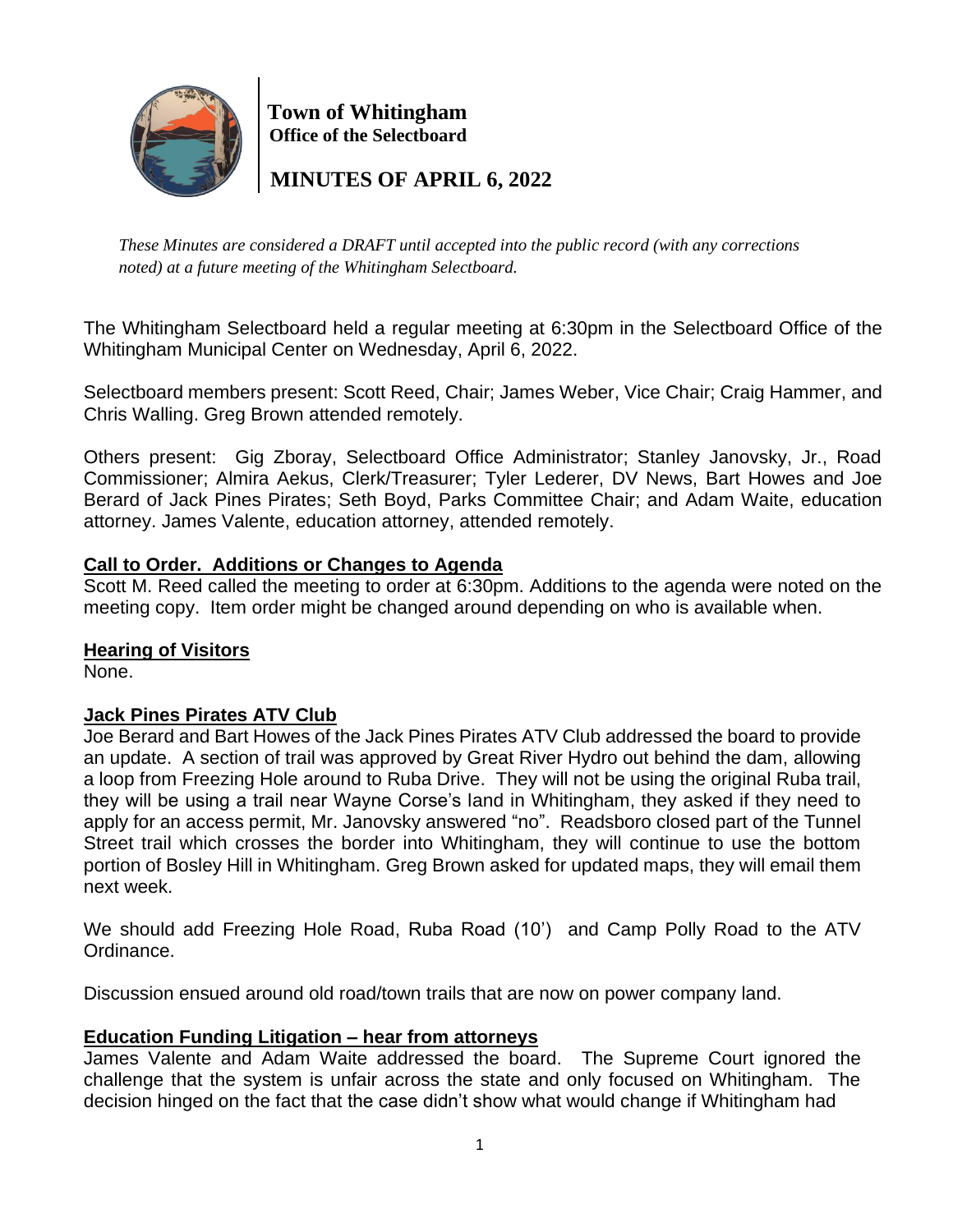more money. It was an unsuccessful attempt and for that Mr. Valente is sorry. The court did not come out and say the funding method is "fair".

Mr. Waite noted that because there is so much talk about changing the system by the legislature it could have had a bearing on the court's decision.

The US Supreme Court could not make a decision about the Vermont Constitution, so the case is over. They brought it to the forefront and change is in the making.

### **Parks Committee – review and approve draft RFP**

The Parks Committee prepared a request for proposals for the stonework at Town Hill. Discussion ensued about the open endedness of the proposal. The board reviewed the RFP and approved it for advertising. Gig will put in the Valley News and send it to a few possible contractors.

### **Highway**

Review and approve letter re: East Road The board reviewed the letter and approved of Mr. Reed signing it.

Review and approve access permit The Delaneys would like a 911 address for the garage which they now use as a business address. The board reviewed and approved their access permit. **A motion was made by Scott M. Reed to approve the access permit for 451 VT Route 112, seconded by Craig Hammer, all in favor.**

Discuss salt shed The highway department got the blocks for the new salt shed, it should be about \$5,000 for the blocks, they will likely build the new shed where the stone pile is now. On top of the blocks they will put up a stud wall with a metal roof. They will need to purchase some trusses. The new structure will be sized to allow four loads of salt to be stored in it .

Discuss engineers proposal for garage Greg Brown made a motion to pass over the proposal. Discussion ensued, no one seconded it. Mr. Janovsky noted that the proposal does not design anything, he doesn't feel a report of the property is worth \$22,600. He would rather build a new garage on the same spot. Mr. Janovsky noted there is only a small area out back that a garage could go on. Mr. Brown asked if ANR had already approved a metal building addition up to the stream bank without a permit, no sprinkler system. Mr. Janovsky replied, yes. Our options on the site are limited. Putting the money into the existing building seems like a better bet than paying for engineering. The roof is over 20 years old.

After discussion, it was decided that Gig will find the original engineers report for everyone to review.

#### **Discuss Purchasing Policy**

Mr. Janovsky asked the board to look over the numbers on the purchasing policy to bring it up to inflation prices. Most every expense for the Highway Department costs so much more now than it did when this policy was adopted. The board agreed that the prices should increase by \$5,000 for each category. Gig will update the policy for adoption at the next meeting.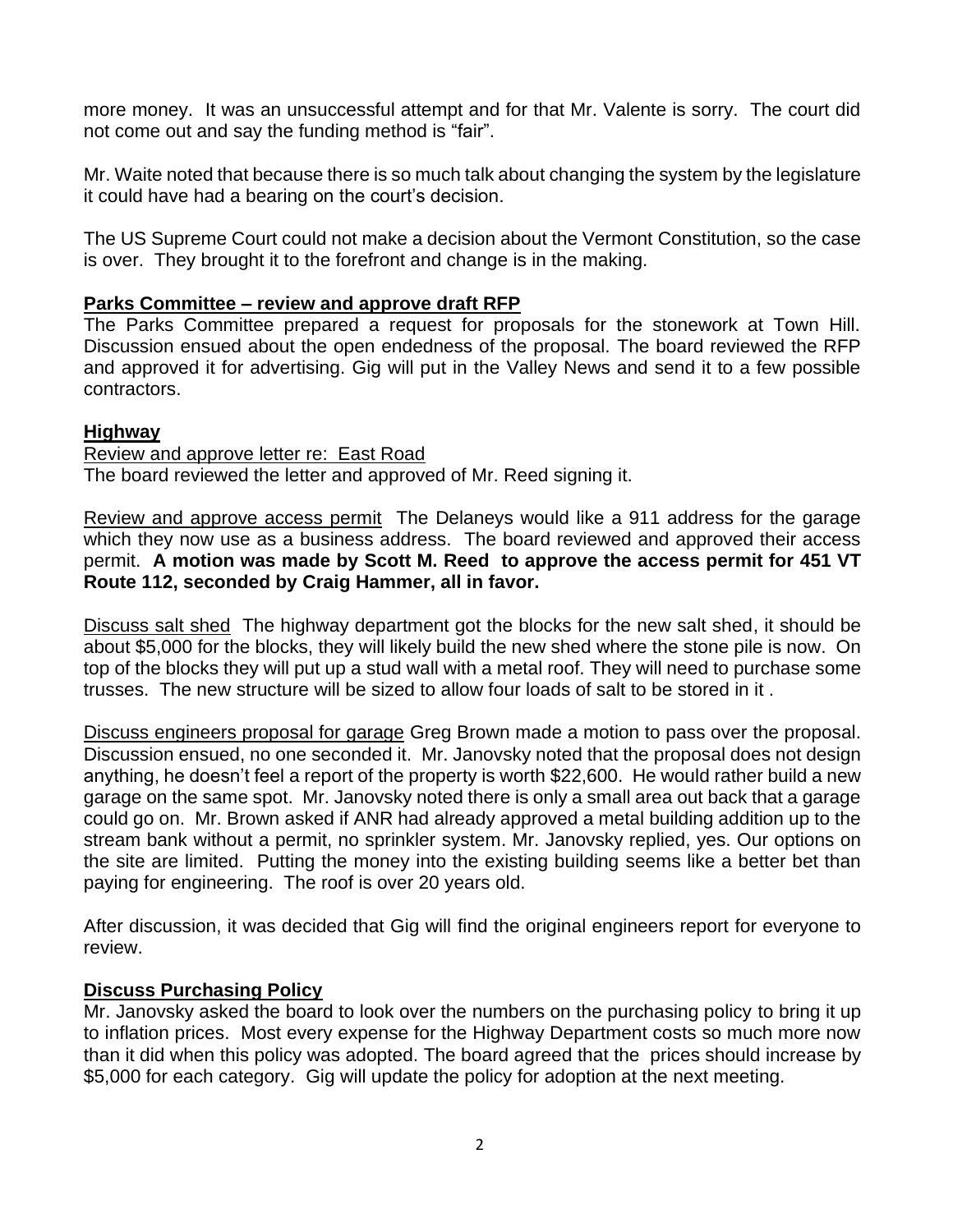### **Review and approve liquor licenses**

Ms. Aekus presented the annual liquor licenses; 3 for Spoonwood Cabin and one for 1<sup>st</sup> Stop. **A motion was made by Craig Hammer to approve and sign the liquor licenses as presented, seconded by James Walling, all in favor.**

# **ARPA**

Discuss formation of an ARPA Committee Gig provided a draft template from VLCT for an ARPA Committee. Such a committee would gather input from the public about possible uses for the town's ARPA funds, prioritize the information and forward it to the Selectboard. The Selectboard is the "ultimate arbiter" on any ARPA expenditures whether we have a committee or not. After much discussion the board determined they will serve as the ARPA committee. Gig will put a note out on Front Porch Forum and other places to ask for suggestions.

Possibly accept ARPA funds as loss of revenue The VLCT highly recommends that towns accept their ARPA funds as "revenue replacement" using the "standard allowance". We don't have to prove loss of revenue, the maximum is \$10M, we are getting \$356+K. **A motion was made by James Weber to accept the ARPA funds as revenue replacement using the standard allowance, seconded by Chris Walling, all in favor.**

#### **Sewer**

Discuss/approve tree removal proposals Two proposals were received to cut and chip trees on the bank behind the Whitingham sewer plant. Folks from the state's Geological Survey unit are coming down next Monday, right now they do NOT recommend we cut any trees. We will wait to decide on the bids.

Other sewer business as needed Although we only asked that the tree near the transformer at the Whitingham Plant be trimmed, it was cut down, we need to clean up the large trunk. The transformers were replaced on Monday.

Josh Carvajal of ANR Rivers and Streams is working on a plan to repair the bank erosion. Gig is looking for grant funding. Matt Cole of Great River Hydro looked at the area to determine if any of our proposed repairs extend onto their property. It was obvious to him that the bank needs to be repaired as soon as possible. He suggested a staging area at the boat launch area and crossing the stream to at least do the lower repairs. He also noted that the water level begins rising on April 1<sup>st</sup> and will reach full capacity on June 15<sup>th</sup>, putting a time crunch on this repair project. Josh Carvajal agreed that crossing the stream was a good idea. Although state geological guys are coming down, Josh suggested a few geotechnical engineering firms. Josh and Laura (of Shorelands Protection) are working on expedited permits so we can start working as soon as possible. We got an email today saying we may need an Army Corps of Engineers permit also.

The Northern Borders grant application letter of interest needs budget information which we won't really know until after the bids are opened. Gig has completed a draft narrative and sent it to WRC for review. The Letter of Interest is due April 22<sup>nd</sup>, our next meeting is April 20<sup>th</sup> so we are OK on that. Gig is also working on a Bernie Sanders earmarked funding application which is also due April 22<sup>nd</sup>. Gig had a meeting with BDCC Technical Assistance Program, seems they will fund Birchline Planning to complete scope work to identify funding opportunities